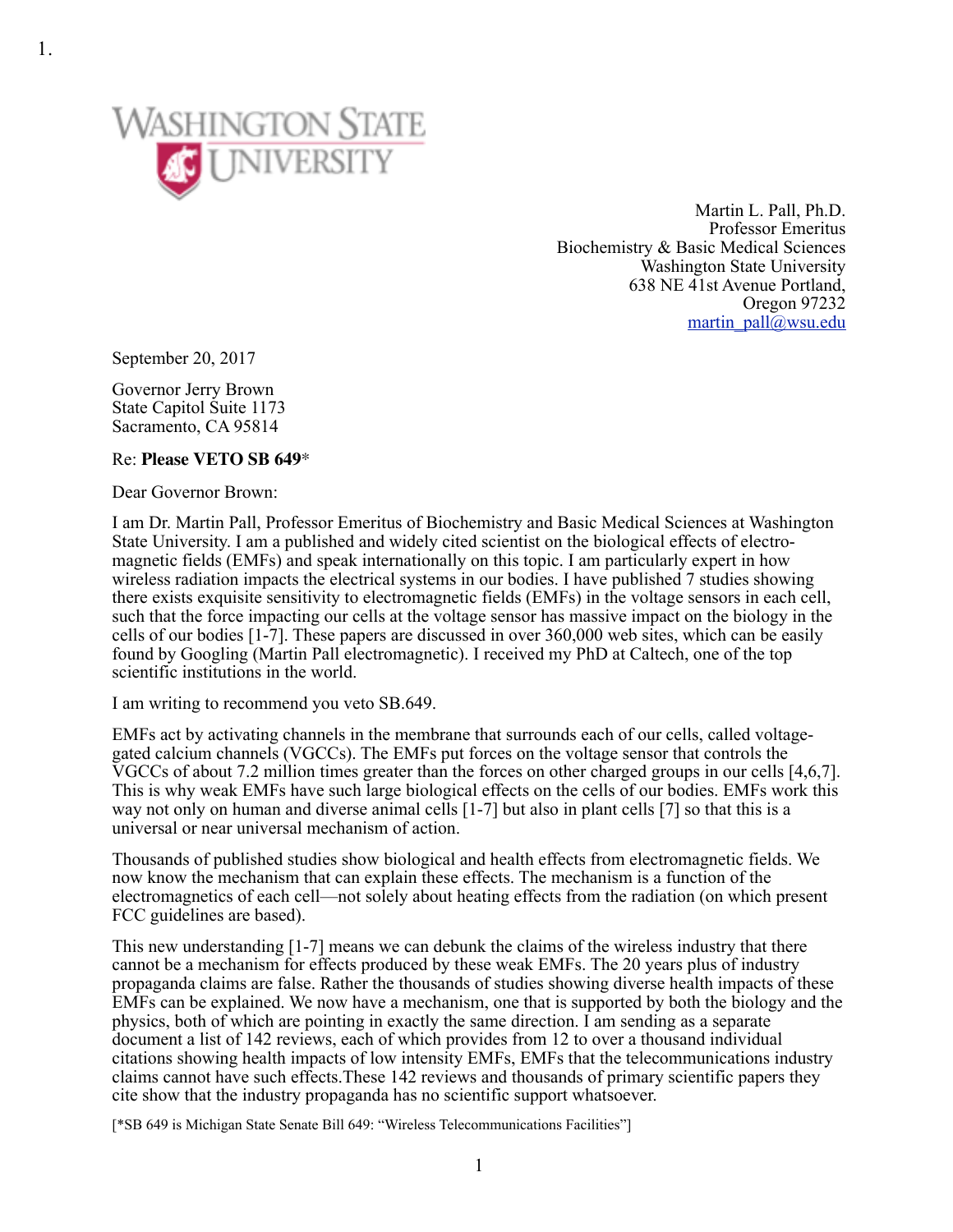The consensus among independent scientists on this is further confirmed by the 2015 (and later) appeal made to the United Nations and member states, stating that the current EMF safety guidelines are inadequate because they do not take into consideration non-thermal effects. This was signed by 225 scientists from 41 countries, each of whom had published peer reviewed studies on EMF health effects – a total of 2,000 papers published in this area by the signers, a substantial fraction of the total publications in this area.

According to industry, the forces electromagnetic fields place on electrically-charged groups in the cell are too weak to produce biological effects. However, the unique structural properties of the voltage-gated calcium channel (VGCC) protein can, it turns out, explain why the force on a cell's voltage sensor from low-intensity EMFs are millions of times stronger than are the forces on singlycharged groups elsewhere in the cell.

It would be a disaster for the health of Californians to be exposed to the antennas envisioned in SB 649. The State of California would be making a grave mistake to proceed with supporting the commercial interests of the wireless industry with this legislation. You would best veto this bill, Governor Brown, and pause to understand the gravity of the biological effects, and the ramifications for physical and mental health, as well as consequences from continual damage to human DNA, and learn the facts from scientists who are independent of the wireless industry, not from the industry lobbyists who have a gigantic conflict of interest.

VGCC activation in cells produced by low intensity EMFs can explain long-reported findings that electromagnetic fields cause a wide range of biological changes and health effects. The first 6 of these (see below) were well documented 46 years ago in the U.S. Office of Naval Medical Research report, published in 1971 [8]. The others that follow have been extensively documented subsequently in the peer-reviewed scientific literature:

1) Various neurological/neuropsychiatric effects, including changes in brain structure and function, changes in various types of psychological responses and changes in behavior. 2) At least eight different endocrine (hormonal) effects. 3) Cardiac effects influencing the electrical control of the heart, including changes in ECGs, producing arrhythmias, changes that can be life threatening. 4) Chromosome breaks and other changes in chromosome structure. 5) Histological changes in the testes. 6) Cell death (what is now called apoptosis, a process important in neurodegenerative diseases).

Since 1971 many other effects of such EMFs must be added to that list: 7) Lowered male fertility including lowered sperm quality and function and also lowered female fertility (less studied). 8) Oxidative stress. 9) Changes in calcium fluxes and calcium signaling. 10) Cellular DNA damage including single strand breaks and double strand breaks in cellular DNA and also 8-OHdG in cellular DNA. 11) Cancer which is likely to involve these DNA changes but also increased rates of tumor promotion-like events. 12) Therapeutic effects including stimulation of bone growth. 13) Cataract formation (previously thought to be thermal, now known not to be). 14) Breakdown of the bloodbrain barrier. 15) Melatonin depletion and sleep disruption.

They may be low intensity but with regard to the VGCCs, electromagnetic fields can have a tremendously powerful impact on the cells of our bodies. Furthermore, published studies showing that calcium channel blocker drugs block or greatly lower biological effects from electromagnetic fields confirm there is a VGCC activation mechanism that is causing various effects. Higher frequency electromagnetic fields from 5G technologies on the horizon pose even greater biological concern than those to which we are exposed today. We should be moving, instead, to wired technologies at every opportunity, based on what we know in science today, not expanding and supporting the proliferation of wireless.

I want to make several additional points very clear:

The Physics and the Biology are both pointing in the same direction. Both show that EMFs act primarily via activating the VGCCs in the cells of our bodies.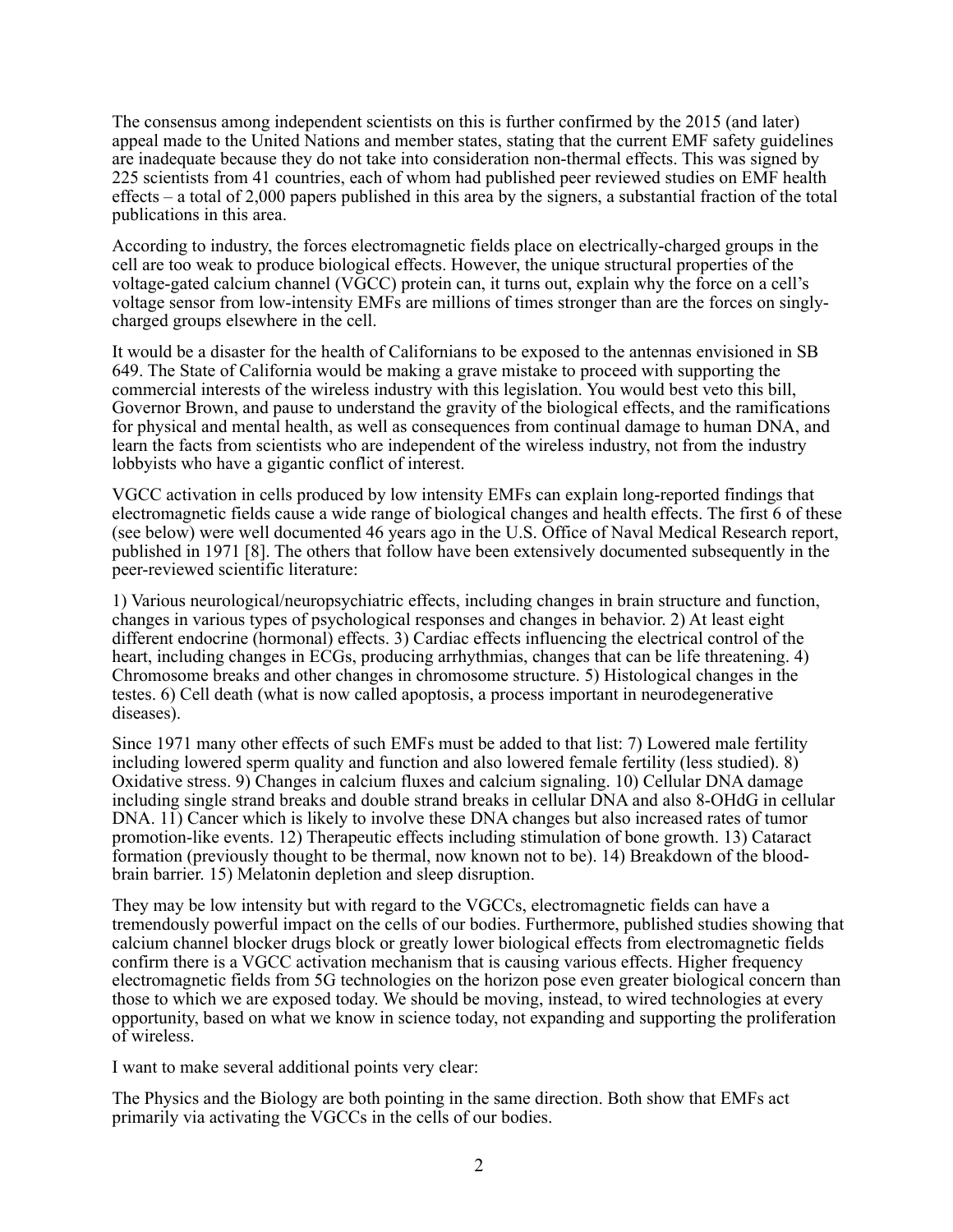DNA damage known to be produced by these EMFs occur in human sperm and may also occur in human eggs, leading to large increases in mutation in any children born. It is thought that an increase in mutation frequency of 2.5 to 3-fold will lead to extinction because of accumulation of large numbers of damaging mutations. We may already be over this level, and if so, simply continuing our current exposures will lead to eventual extinction. Further increases in exposures will be more rapidly self-destructive.

Pulsed EMFs are, in most cases, more biologically active and therefore more dangerous than are nonpulsed (continuous wave) EMFs. All cordless communication devices communicate via pulsations, because it is the pulsations that carry the information communicated. All the industry claims of safety are based on a theory (only thermal effects) that was known to be wrong back in 1971 [8] – and that was before many thousands of additional studies were published providing massive confirmation that industry claims are false.

The industry is trying to move to much higher frequencies with 5G because these much higher frequencies allow much higher pulsations and therefore much faster transmission of information. However, these higher pulsation rates make these ultra-high devices vastly more dangerous. This is part of the reason why it is so important to vote down SB 649.

None of our wireless communication devices are ever tested biologically for safety – not cell phone towers, not cell phones, not Wi-Fi, not cordless phones, not smart meters and certainly not 5G phones, or radar units in cars – before they are put out to irradiate an unsuspecting public.

The telecommunications industry has corrupted the agencies that are supposed to be regulating them. The best example of this is that the FCC which regulates EMFs in the U.S. is a "captured agency", captured by the industry it is supposed to regulate, according to an 8-chapter document published by the Edmond J. Safra Center for Ethics at Harvard University [9]. Is it any wonder, therefore, that the industry keeps touting that their devices are within the safety guidelines set by the FCC?

We know how the EMFs work in the body and that the industry propaganda has no science behind it. But what can we say about the 5G EMFs and what effects it will have on our bodies? 5G will be much more active in activating the VGCCs and producing health impacts because of its rapid absorption by materials in the body, because of its very rapid pulsations and because of the huge number antennae they are planning to put up, at least 200 times the number of antennae from all current cell phone towers. What this means is that the impacts on the outer one to two inches of our bodies will be massive. Because of this we can expect humans to suffer from:

1. Very large increases in blindness from each of the four major causes of blindness: cataracts, macular degeneration, glaucoma and retinal detachment. Each of these involves excessive calcium levels in different parts of the eye and 3 of them also involve excessive voltage-gated calcium activity. I conclude that each of them is likely to be massively elevated by 5G.

2. Large increases in hearing loss and tinnitus, leading in many cases to deafness.

3. Very large increases in male infertility, as well as universal drops in sperm count.

4. Very substantial numbers of melanoma skin cancer and leukemia and possibly other types of cancer. EMFs appear to be particularly active in causing cancer in children and consequently children are at special risk from 5G.

5. Impacts on the peripheral nervous system leading to near universal neuropathic pain and peripheral neuropathy.

6. Large increases in thyroid dysfunction, because of the location of the thyroid gland near the surface of the body.

7. Impacts on the immune system cells, possibly leading to autoimmune diseases and other deficiencies.